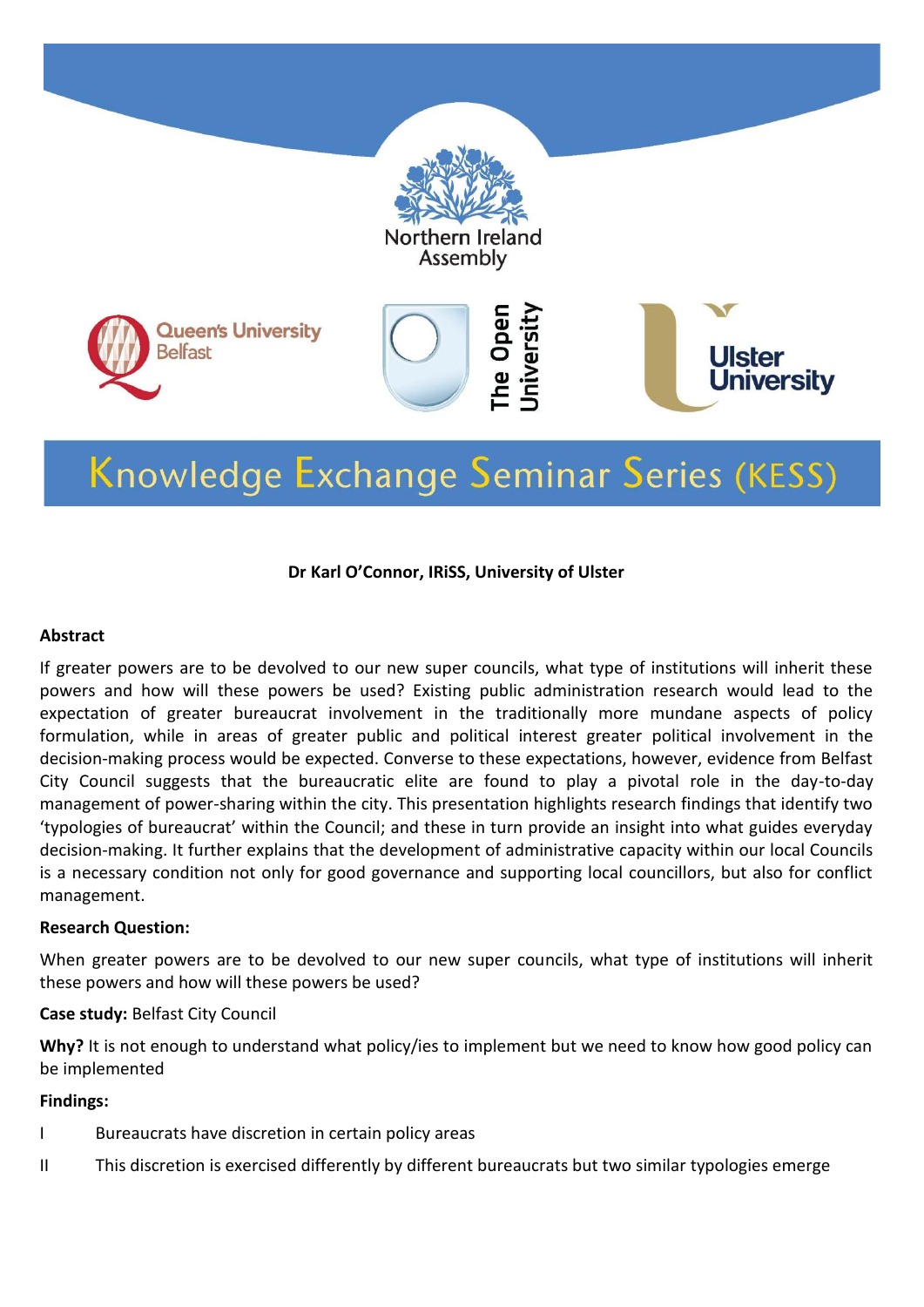III Belfast City Council is very competent and demonstrates a high level of professionalism within its administration

#### **Implications for policy**:

Council (case of Belfast) is competent to deal with complex societal and governance problems

Studying public administration is important – we need to invest in administrative capacity

The design of bureaucratic institutions is therefore fundamental to conflict management, yet we know very little about how a bureaucracy within a contested society should look

#### **Future research:**

The design of bureaucratic institutions is fundamental to conflict management, yet we know very little about how a bureaucracy within a contested society should look

For researchers and practitioners alike, power-sharing is often advocated as the conflict management mechanism of choice. The majority of studies tend to concentrate on political-level arrangements. Although numerous, these references to decision-making refer primarily to political-level actors. The bureaucracy does not feature as an independent variable (where the management of conflict is the dependent variable). While indeed the politico-administrative dichotomy has been the subject of much research within the uncontested society, this relationship within the contested society is less understood.

Drawing on new evidence from Belfast, the study highlights the need also to incorporate a public administration approach into conflict management research. **Taking three broadly defined 'decision typologies' in turn, this research finds the bureaucratic elite to play a pivotal role in decisions that affect the day-to-day management of conflict.** The empirical results presented in this research propose that **administrative reform is not simply a condition of good governance but is also a key tenet of conflict management** as the role of the bureaucrat in managing traditionally contentious day-to-day policies increases under power-sharing conditions. Given the opportunity of the bureaucracy to affect conflict management, **a major goal of ethno-politics must be to create an effective, efficient, yet fair and equitable public administration**. Understanding if and how power-sharing has changed the nature of public policy formulation will inform us of the need to take into account the role of the bureaucracy in any transition from domination mechanisms of conflict management to power-sharing mechanisms of conflict management.

**To summarise:** as the mechanism of conflict management has changed from hegemonic control to powersharing, the environment in which the bureaucrat operates has also fundamentally changed. The bureaucrat has become a co-producer in the policy and conflict management process. Directors and Heads of Service are no longer afraid to target funding where they perceive the need is. Funding is not based solely on political direction. Nor are the needs of the city simply defined in purely technocratic terms by the bureaucrat, they also incorporate the contested nature of the city. The conflict management–conflict resolution process is a function of the bureaucracy. **Developing bureaucratic capacity, although not the sole determinant, is essential if power-sharing is to succeed.**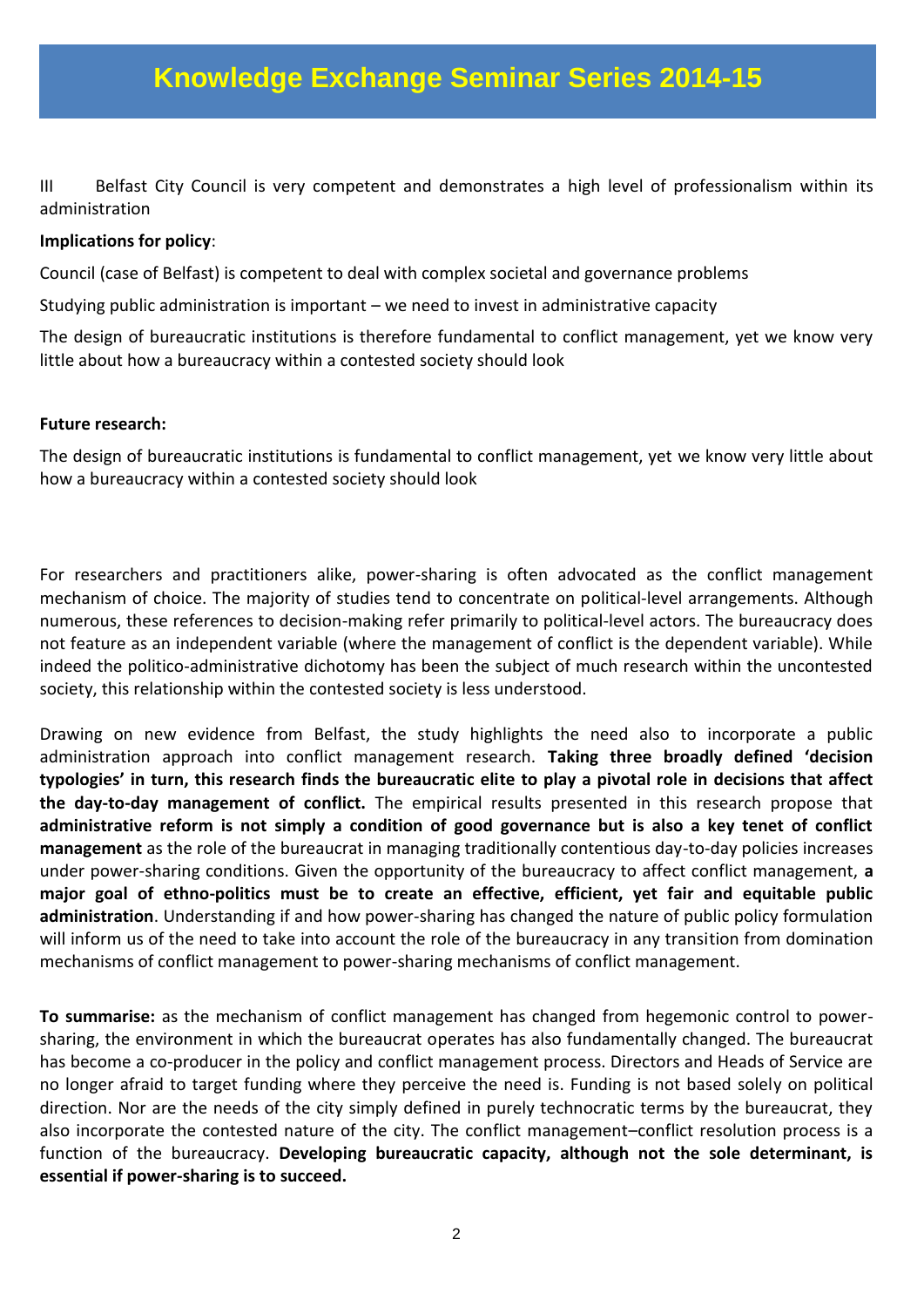Where discretion exists then, **do primary associations such as religious, gender or racial identity guide behaviour or are these associations superseded by secondary learned professional or technocratic attachments?** Using the theoretical lens of representative bureaucracy and Q methodology to investigate bureaucrat role perceptions, two distinct bureaucrat typologies are identified in Belfast City Council. The evidence demonstrates that an elite level bureaucrat may actively represent his or her own professional interests or alternatively, may seek out and actively represent the interests of the political elite as a collective. Politicians and bureaucrats from Northern Ireland are perpetually being invited to 'teach the lessons' of their power-sharing experience. This research highlights the importance of the elite level bureaucrat in sustaining power-sharing regimes and provides an empirical basis for those seeking to draw on the Northern Ireland experience of conflict management and post conflict governance. The two typologies of bureaucrat found to exist in Belfast City Council are presented below. Reference is made to the various statements presented in the table at the end (statement number is indicated in brackets). These were the statements used to determine typology alignment. For more on Q Methodology see O'Connor (2013).

#### *Typology One: Policy makers and advocators*

This first typology has a good working relationship with the political actors within the city. While those weighing on this typology do not substitute their own political values with those of the political elite (42), they perceive their actions to be legitimate as the political level agree with their decisions and recommendations (22, 26). This typology however does not believe that resources should be allocated according to the wishes of the political level regardless of their opinions (7). Their role is not simply to advise the Minister (10) but to actively pursue positions that they perceive are the interests of the entire urban public (11). When differences do emerge, they maintain their expert beliefs for as long as politically possible (40). While they do attribute importance to the neutrality of the bureaucracy, (28) neutrality is interpreted to mean that all urban citizens are represented by the administration. This typology does not follow the rules of the administration under all circumstances (8). They are not overtly technocratic, accounting for political factors when making decisions (19). Administrators should not be neutral, but prioritise good management and social equity (17). They take the initiative in proposing policies, mobilising support for them and question policies that may run counter to the general interest of the urban population (36). The views of think tanks and international organisations such as the OECD and EU are held in high regard by this typology (41). They actively advocate in favour of policy positions that they perceive represent the needs of the entire urban public (11), and actively advocate in favour of policy positions that address the needs of minority citizens (3). Conflict management is a function for this typology – where differences exist, they see it as their role to mediate and determine a course of action that satisfies everyone (14).

This typology is not overly attached to a particular policy area (44), but instead represents a broader vision for the city. Equity commitments trump policy specific commitments among those weighing on this typology (1, 31), particularly as they operate within a contested city (6). Equity between ethnic groups however should not be a determinant in resource allocation - just because one community is given a resource, this should not be a reason to give the other community the resource (20). This typology also possesses a concurrent commitment to efficiency (21, 2).

The legitimacy of their actions is derived from their responsibility to attain an equitable, fair and prosperous society – not the law, political direction, or their expert beliefs. As indicated by the positioning of statements 38, 33, 18, 32, this typology believes in the public provision of state services and are open and committed to public sector reform. This typology disagrees most strongly with the idea of representing one's community (primary identity) within the bureaucracy (24, 30, 35, 39, 43, 45, 46). A further noteworthy finding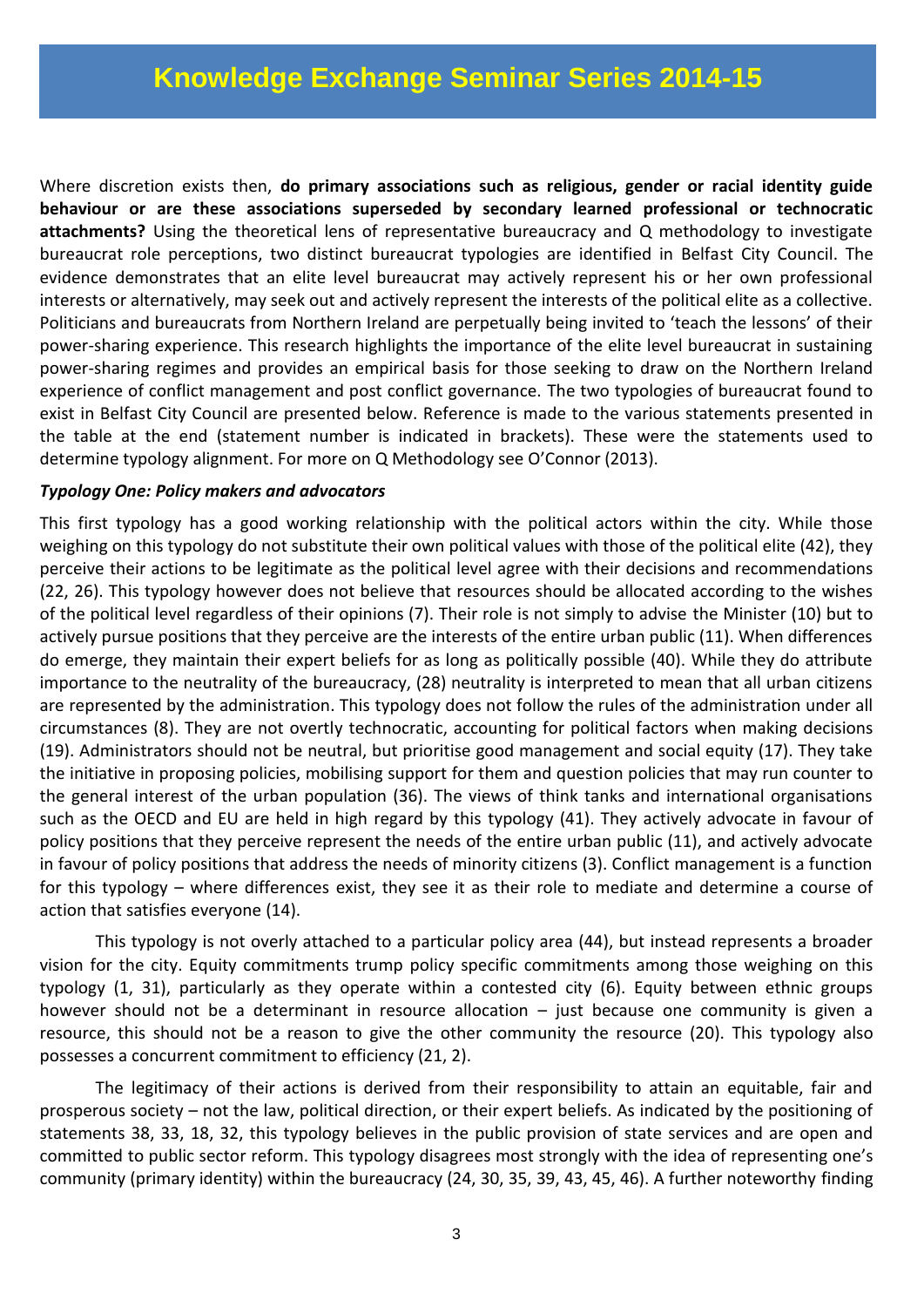is the irrelevance the typology attributes to recruitment statements (2, 15). he following quotations from the follow-on discussions give a further insight into the motivations, norms and values of this typology:

'It is only when we bring things to the attention of the political level that they have influence' (Interview 1)

'There is an incapacity at the political level to deal with the more technical stuff' (Interview 2)

'I only present an options paper when cuts are to be political' (Interview 4)

'My area is quite technical…the political level rubber stamp my decisions' (Interview 5)

'I view my role as a coordinator…I put things in a framework in which they can agree' (Interview 9)

'My role is to steer them [political level] in the right way' (Interview 12)

'I have a broader view for the city, as opposed to a political view' (Interview 15)

'My role is to manage the decision-making process' (Interview 17)

'You have to do your homework before Council meetings…I build a relationship with Councillors so they may have confidence in me' (Interview 19)

Those aligning themselves along this typology come from both communities in Northern Ireland. Three were from the Protestant community, while five had a Catholic community background. Three identified with neither community. Two felt British, four Irish and five Northern Irish. Five respondents had a degree and six held a Masters or higher qualification. Four were fairly attached to their religion; four were not attached, while a further three described themselves as not at all attached.

#### *Typology Two: Policy designers and implementers*

Those aligning with typology two see themselves as representing government and see their role as to carry out the wishes of the urban government. Overall they are a more technocratic typology and are inclined to retreat to the evidence in order to persuade the political level to cooperate. Unlike typology one, when there is a conflict of interest between their personal, expert beliefs and those of the political level, they are more inclined to follow those of the political level (25). They are also the most likely typology to suppress their own values in favour of those of the political level (42). Similar to typology one however, they are rarely pressurised by elected officials to alter their expert recommendations or decisions (26). They see their role as to carry out the wishes of urban government (5, 12). While this typology is highly responsive to the political level, they do not simply provide advice to the political level (10). They aim for government that works better and costs less (21). They are against private sector provision of state services (8, 18), but are also less enthusiastic about public sector reform (38) and less concerned with directly representing the interests of citizens than typology one (33). They are also attached to professional norms and values (11, 36, 40), however this typology possess simultaneous attachments to the political level.

While typology one actively pursue broader societal objectives, typology two are more technocratic. They attribute significant importance to their policy area (44). They tend to prioritise the goal of efficiency, providing technically feasible and efficient solutions to the political level (27). This is not to mean that they allocate resources according to technical criteria only (4). Political factors also need to be considered when taking decisions and making recommendations (19). While they disagree with affirmative action (2, 15), this typology are aware of the contested nature of the environment in which they work and like typology one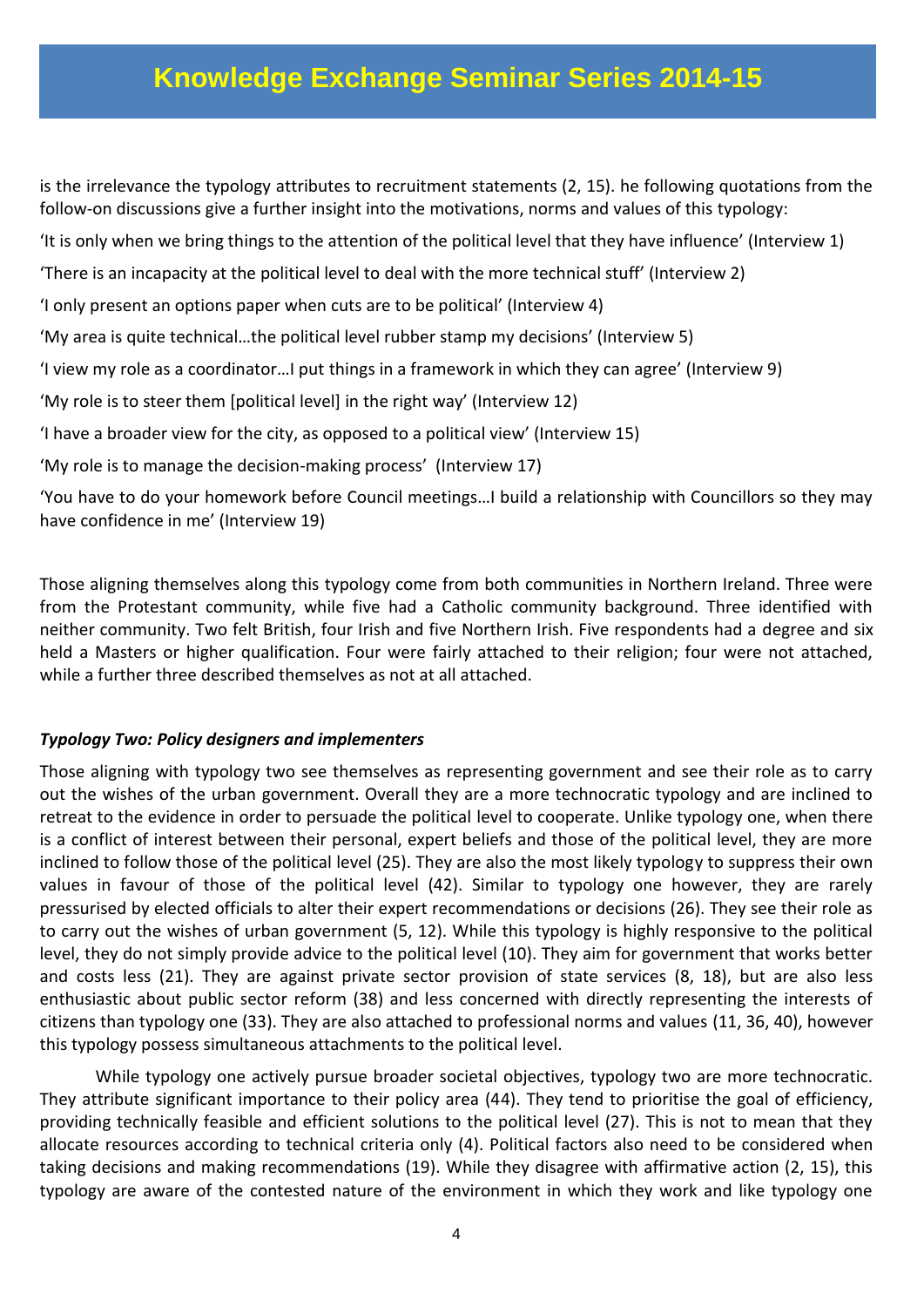involve themselves in conflict management, mediating between political differences (14). Unlike typology one, typology two believe that as they operate within a contested city, resources should balance technical and demographic criteria (20). Efficiency is not always a priority (1). In terms of equity, they do not disproportionately represent minority groups (3). Neutrality is highly regarded by this typology (28). Unlike typology one, neutrality is seen more traditionally, being grounded in the law (13) and technocracy (2).

Together with typology one, typology two possess a strong commitment to public service. They are however more rule bound; viewing public service in a supporting capacity to the political level. Typology two similarly rejects any possibility of actively representing their personal communities; their primary concern being to develop an efficient administration so as to be responsive to the wishes of the urban government (2, 21, 12, 5, 25). However, while they are responsive to the political level, they also expect the political level to be responsive to them (7, 9, 40).

Typology two, while incorporating a commitment to professional ideas, are found to agree with a greater number of 'political responsive' and 'neutrality' statements. While not an exact fit, they are therefore closer to Aberback et al's (1981) 'Image III' of the relationship between the political and bureaucratic level – while they are active in implementing and formulating policy, they do try to seek out the ideas of the political level. Whilst taking into account the equity concerns of a contested city, this typology's values lean more towards efficiency concerns. In sum, this typology is less likely to actively represent broader societal goals, and is more interested in actively developing a more efficient administration to carry out the wishes of the urban government. They are however significant stakeholders in the policy design process and significantly influence the outcome of public policy. Similar to typology one they can be described as 'co-producers', however they are more likely to seek out and represent the policy goals of the political level rather than seeking to represent what they perceive to be broader societal goals. The following quotes from the informal interview support these findings:

'I meet with the political level to determine what their priorities are or knowing where they are at…I need to know what tactic to deploy' (Interview 20)

'When Councillors disagree I retreat to the evidence' (Interview 18)

'Generally I like to give a recommendation to Councillors, if there are a number of options I will discuss it with individual Councillors beforehand' (Interview 16)

'I keep the debate technical' (Interview 14)

'Our role is to inform, not to take decisions' (Interview 7)

'My role is to make sure they take a fully informed decision. ...the primary value of the administration is neutrality' (Interview 8)

'There is always a technical basis for decisions' (Interview 14)

Four Protestants, two Catholics and two identifying with neither community weighed significantly on this typology. Four possessed a British identity, one an Irish identity and three possessed a Northern Irish identity. One held a degree while seven had a Master's degree or higher. Again four were fairly attached to their religion, while four described themselves as 'not at all attached'. As with typology one, typology alignment does not correlate with primary identity.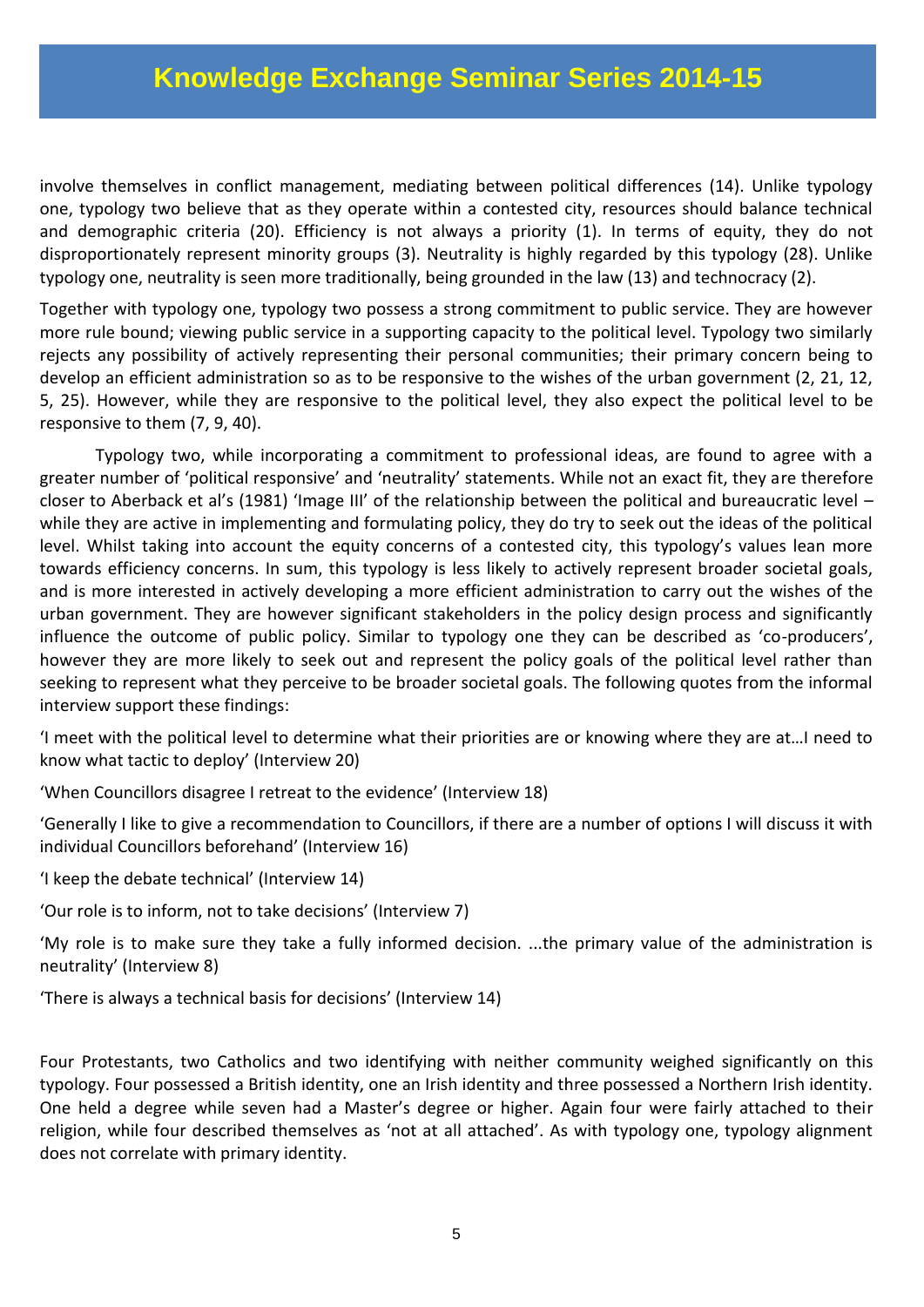|                |                | <b>Factor Arrays</b>                                                                                                                                                                                                                                                 | <b>Belfast</b>     |                |
|----------------|----------------|----------------------------------------------------------------------------------------------------------------------------------------------------------------------------------------------------------------------------------------------------------------------|--------------------|----------------|
|                |                |                                                                                                                                                                                                                                                                      | Typology<br>number |                |
| No.            | Classification | Statement                                                                                                                                                                                                                                                            | F1                 | F <sub>2</sub> |
| $\mathbf{1}$   | Efficiency     | If a government employee is forced to choose between the<br>most efficient policy and the most equitable policy, the most<br>efficient alternative should be chosen                                                                                                  | $-1$               | $-1$           |
| $\overline{2}$ | Efficiency     | Bureaucracies should be staffed by professionally trained,<br>technically competent individuals. The most qualified person<br>should always get the job                                                                                                              | 0                  | $\overline{2}$ |
| 3              | Equity         | I recommend or actively advocate in favour of policy<br>positions that address the needs and concerns of minority<br>citizens                                                                                                                                        | $\mathbf{1}$       | $-1$           |
| $\overline{4}$ | Efficiency     | I advocate the allocation of resources according to technical<br>criteria only - those who need the service should get it                                                                                                                                            | 0                  | $-1$           |
| 5              | Political      | My role is to carry out the wishes of urban government                                                                                                                                                                                                               | $\mathbf{1}$       | $\overline{3}$ |
| 6              | Equity         | Given the cultural diversity within my city, equity and<br>fairness between various ethnicities is more important than<br>efficiency                                                                                                                                 | $\mathbf{1}$       | 0              |
| 7              | Political      | Resources should be allocated according to the wishes of the<br>political elite, regardless of my opinions                                                                                                                                                           | $-1$               | 0              |
| 8              | Neutral        | My role is to follow the rules of the bureaucracy at all times<br>no matter what the circumstances                                                                                                                                                                   | $-2$               | $-1$           |
| 9              | Political      | I value the views of the urban political elite, and those<br>positively influence my personal opinions                                                                                                                                                               | 0                  | $-1$           |
| 10             | Political      | My role is to serve as an expert within my policy area,<br>serving ONLY to provide advice to my Minister/Council<br>Committee                                                                                                                                        | $-1$               | $-1$           |
| 11             | Professional   | I recommend or actively advocate in favour of policy<br>positions that I perceive represent the needs and interests of<br>the entire urban public                                                                                                                    | 3                  | $\overline{2}$ |
| 12             | Political      | In my daily work I represent the elected government of the<br>city                                                                                                                                                                                                   | 1                  | 3              |
| 13             | Neutral        | My decisions are legitimate as I follow<br>procedures<br>established by law and/or secondary legislation                                                                                                                                                             | 0                  | 3              |
| 14             | Professional   | My role is to mediate conflicting interests and find a course<br>of action that satisfies everyone.                                                                                                                                                                  | 2                  | 2              |
| 15             | Equity         | Given the cultural diversity of my city, a prerequisite for<br>good governance would be recruitment from all sectors of<br>the community, even if this means that the best person does<br>not always get the job. On the job training can correct this<br>imbalance. | 0                  | $-2$           |
| 16             | Personal       | I actively encourage procedures that give my community the<br>greater access to the public services that the deserve                                                                                                                                                 | $-2$               | $-3$           |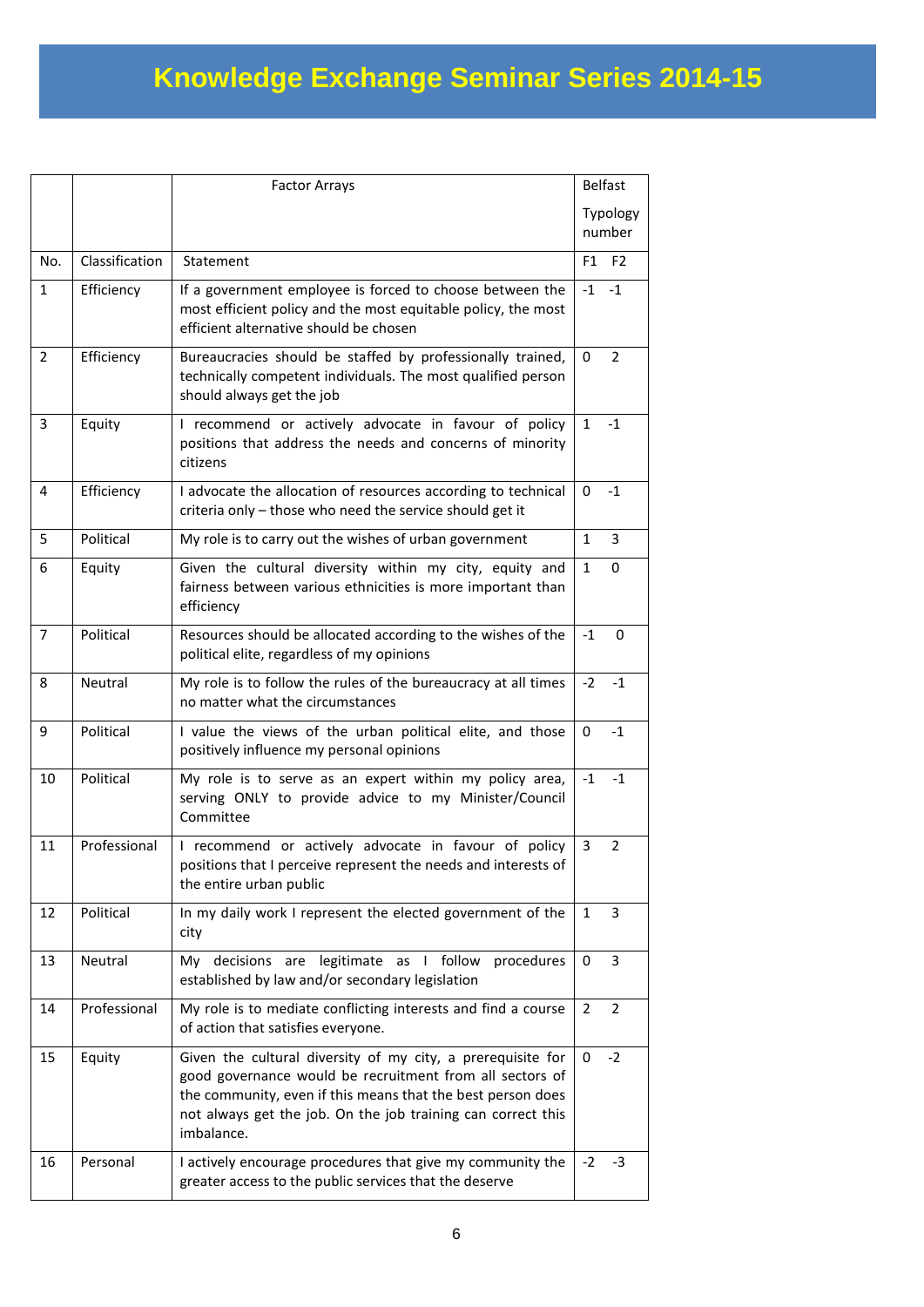| 17 | Professional                             | Administrators are not neutral. They should be committed to<br>good management and social equity as values                                                                                                                                                      | 3            | 0              |
|----|------------------------------------------|-----------------------------------------------------------------------------------------------------------------------------------------------------------------------------------------------------------------------------------------------------------------|--------------|----------------|
| 18 | Pro-state<br>facilitation<br>of services | I believe that by putting the interests of business first,<br>benefits will flow to citizens                                                                                                                                                                    | $-1$         | $-2$           |
| 19 | Neutral                                  | In contemporary social and economic affairs it is essential<br>that technical considerations be given more weight than<br>political factors                                                                                                                     | $-1$         | $-1$           |
| 20 | Equity                                   | Given that I operate within a contested city, resource<br>allocation should balance technical criteria (those who need<br>it get it) and demographic criteria (if one community gets a<br>resource, the other should get it too $-$ regardless of<br>necessity) | $-1$         | $\mathbf{1}$   |
| 21 | Efficiency                               | Public employees should aim for governance that works<br>better and costs less                                                                                                                                                                                  | 3            | 2              |
| 22 | Political                                | My decisions are legitimate as I only follow the decisions of<br>the political level                                                                                                                                                                            | $\mathbf{1}$ | 0              |
| 23 | Neutral                                  | In my daily work I represent my department and the wider<br>civil service                                                                                                                                                                                       | 1            | 1              |
| 24 | Personal                                 | In my daily work I value the views of community interest<br>groups with whom I share a personal political affinity                                                                                                                                              | $-2$         | $-2$           |
| 25 | Political                                | When a conflict of interests arises between the wishes of the<br>urban government and my own technical beliefs or the<br>wishes of the political leaders of my personal community, I<br>automatically and unquestionably follow the wishes of the<br>government | 0            | $\overline{2}$ |
| 26 | Professional                             | Elected officials rarely pressurise me to alter my personal<br>expert decisions                                                                                                                                                                                 | 1            | $\mathbf{1}$   |
| 27 | Efficiency                               | I see my role as to devise solutions that are technically<br>feasible and efficient                                                                                                                                                                             | $\mathbf{1}$ | $\overline{2}$ |
| 28 | Neutrality                               | believe that neutrality and impartiality should be the<br>L<br>primary values within a bureaucracy                                                                                                                                                              | 2            | 3              |
| 29 | Neutrality                               | My decisions are legitimate on the basis of my technical<br>expertise and by the fact that I provide technically feasible<br>solutions                                                                                                                          | 0            | 0              |
| 30 | Personal                                 | My role is to achieve the goals of the elected political<br>representatives of my own community                                                                                                                                                                 | $-3$         | -3             |
| 31 | Equity                                   | As I am involved in the policy making process, I ought to do<br>so in a manner that advances the interests of those less well<br>off in society, regardless of their background                                                                                 | 3            | $\mathbf{1}$   |
| 32 | Pro-state<br>facilitation<br>of services | The best way to ensure efficient public service to the entire<br>urban community is to facilitate the private sector in service<br>provision                                                                                                                    | $-1$         | $-2$           |
| 33 | Pro-state<br>provision of<br>services    | I believe that citizens needs are best advanced through<br>directly putting their needs first                                                                                                                                                                   | 1            | 0              |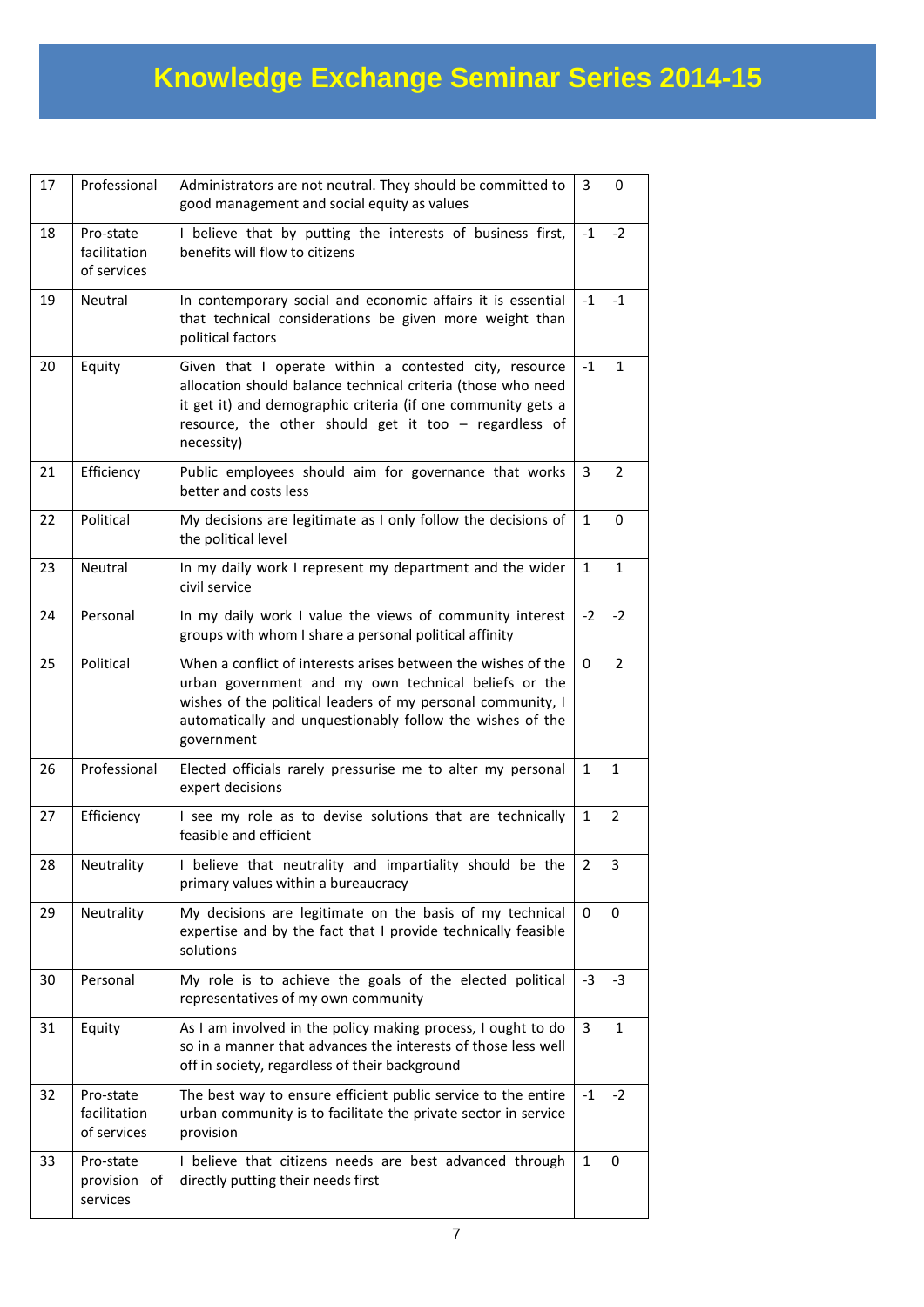| 34 | Neutral                               | I am reluctant to assume a leadership role in divisive policy<br>issues. This is the prerogative of elected officials                                                                                                      | 0              | 0            |
|----|---------------------------------------|----------------------------------------------------------------------------------------------------------------------------------------------------------------------------------------------------------------------------|----------------|--------------|
| 35 | Personal                              | My decisions are legitimate as I represent the interests of my<br>community                                                                                                                                                | -3             | -3           |
| 36 | Professional                          | I take the initiative in proposing policies, mobilising support<br>for them, and questioning policies that may run counter to<br>the general public interest                                                               | $\overline{2}$ | $\mathbf{1}$ |
| 37 | Neutral                               | I know what is legal, not what is right. I stick to what is legal                                                                                                                                                          | 0              | 0            |
| 38 | Pro-state<br>provision of<br>services | The best way to ensure efficient public service to the entire<br>urban population is through public sector reform so that<br>services may be provided equitably and efficiently by the<br>public sector                    | $\overline{2}$ | 0            |
| 39 | Personal                              | Given the recent history of the city, I can of course<br>empathise with the needs of my community $-$ My loyalty is<br>to them and I work for their interests within the legal<br>constraints of the bureaucracy           | $-3$           | $-2$         |
| 40 | Professional                          | When a conflict of interest arises between the wishes of the<br>political level and my personal expert beliefs, I pursue my<br>expert beliefs for as long as politically possible                                          | $\overline{2}$ | 1            |
| 41 | Professional                          | In my daily work I value the views of international and<br>specialised organisations such as the IMF, World Bank, EU,<br>OECD, policy specific think tanks and NGOs.                                                       | $\overline{2}$ | 0            |
| 42 | Political                             | In my work I try to substitute my own political values with<br>those of the political elite                                                                                                                                | $-2$           | $\mathbf{1}$ |
| 43 | Personal                              | My community pay taxes; it is my duty to represent them<br>within the bureaucracy. Other bureaucrats advocate the<br>allocation of resources for their communities, it is my duty to<br>provide resources for my community | $-3$           | $-3$         |
| 44 | Professional                          | My loyalty is first and foremost with the policy area, then to<br>my department                                                                                                                                            | 0              | $\mathbf{1}$ |
| 45 | Personal                              | Although it is rarely necessary, when needs be I do stand up<br>for the rights and interests of my personal community                                                                                                      | $-2$           | $-2$         |
| 46 | Personal                              | I find it easier to relate to Councillors/Ministers from my<br>own personal community. It is only logical - we share a<br>common background                                                                                | $-2$           | $-1$         |